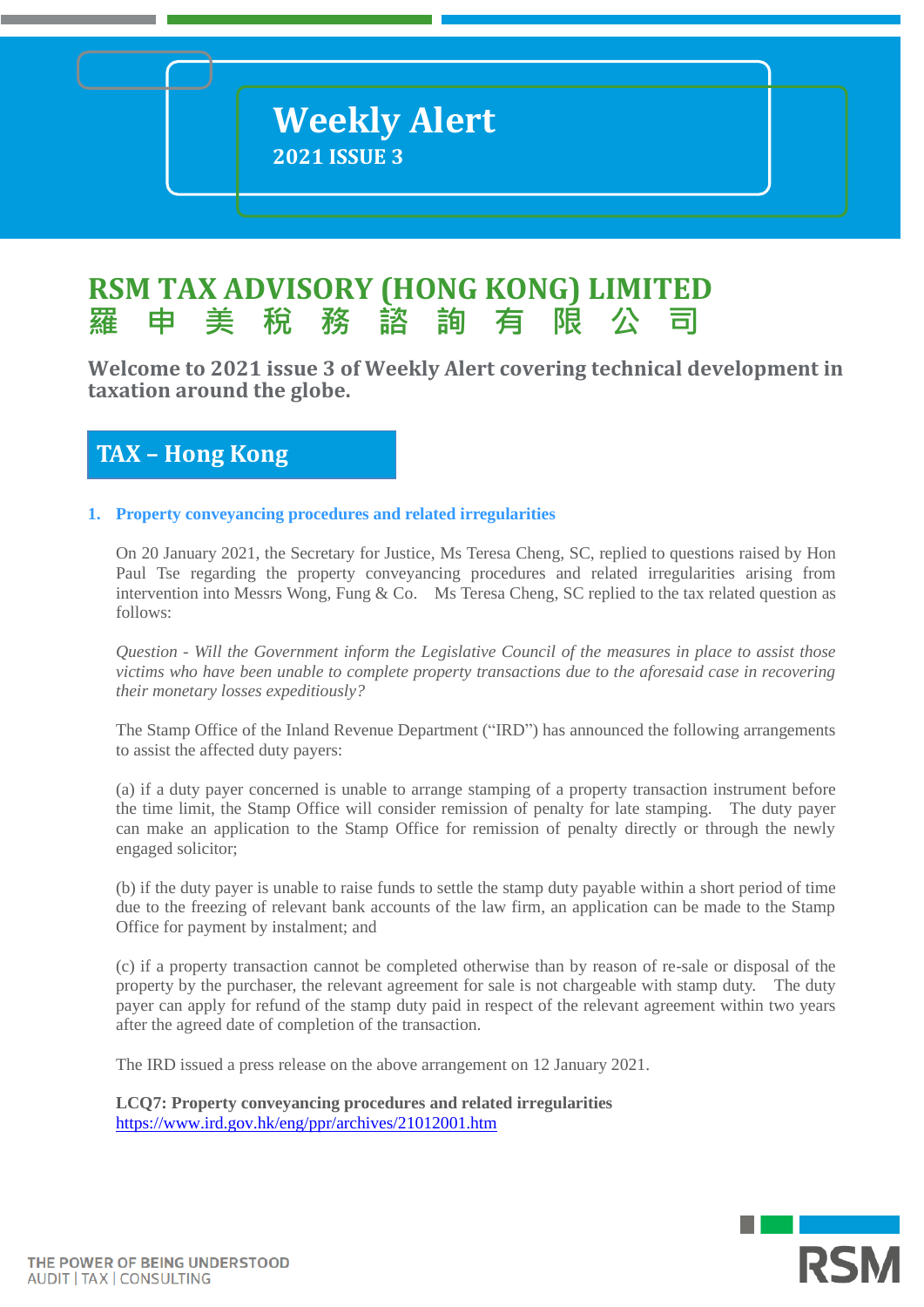### **2. Automatic Exchange of Financial Account Information**

The Inland Revenue Ordinance (Amendment of Section 50A) Notice 2020 and the Inland Revenue Ordinance (Amendment of Schedule 17D) Notice 2020 take effect from 1 January 2021. In view of the amendment of the definition of a controlling person of a partnership made under the Inland Revenue Ordinance (Amendment of Section 50A) Notice 2020, a New "FAQ 34" has been uploaded onto the Department's website on 18 January 2021.

### **FAQ 34**

[https://www.ird.gov.hk/eng/faq/dta\\_aeoi.htm#Q34](https://www.ird.gov.hk/eng/faq/dta_aeoi.htm#Q34)

### **3. Profits tax concessions for insurance-related businesses to commence operation on March 19**

On 15 January 2021, the Government gazetted subsidiary legislation to implement the new profits tax concessions for insurance-related businesses on 19 March 2021.

Enacted in July 2020, the Inland Revenue (Amendment) (Profits Tax Concessions for Insurance-related Businesses) Ordinance 2020 reduces the profits tax rate by 50 per cent (i.e. 8.25 per cent) for all general reinsurance business of direct insurers, selected general insurance business of direct insurers and selected insurance brokerage business.

The subsidiary legislation was tabled before the Legislative Council for negative vetting on 20 January 2021.

**Profits tax concessions for insurance-related businesses to commence operation on March 19** <https://www.ird.gov.hk/eng/ppr/archives/21011501.htm>

### **4. Notification of Change of Address**

The IRD will issue the "Tax Return – Individuals" (BIR60) on 3 May 2021. To ensure that the taxpayers' tax return can be sent to their new address, the taxpayers have to notify the IRD of the change of their postal address not later than 4 March 2021.

**IRD Notice – Change of Postal Address of Taxpayer** [https://www.ird.gov.hk/eng/pdf/2020/tp\\_change\\_address.pdf](https://www.ird.gov.hk/eng/pdf/2020/tp_change_address.pdf)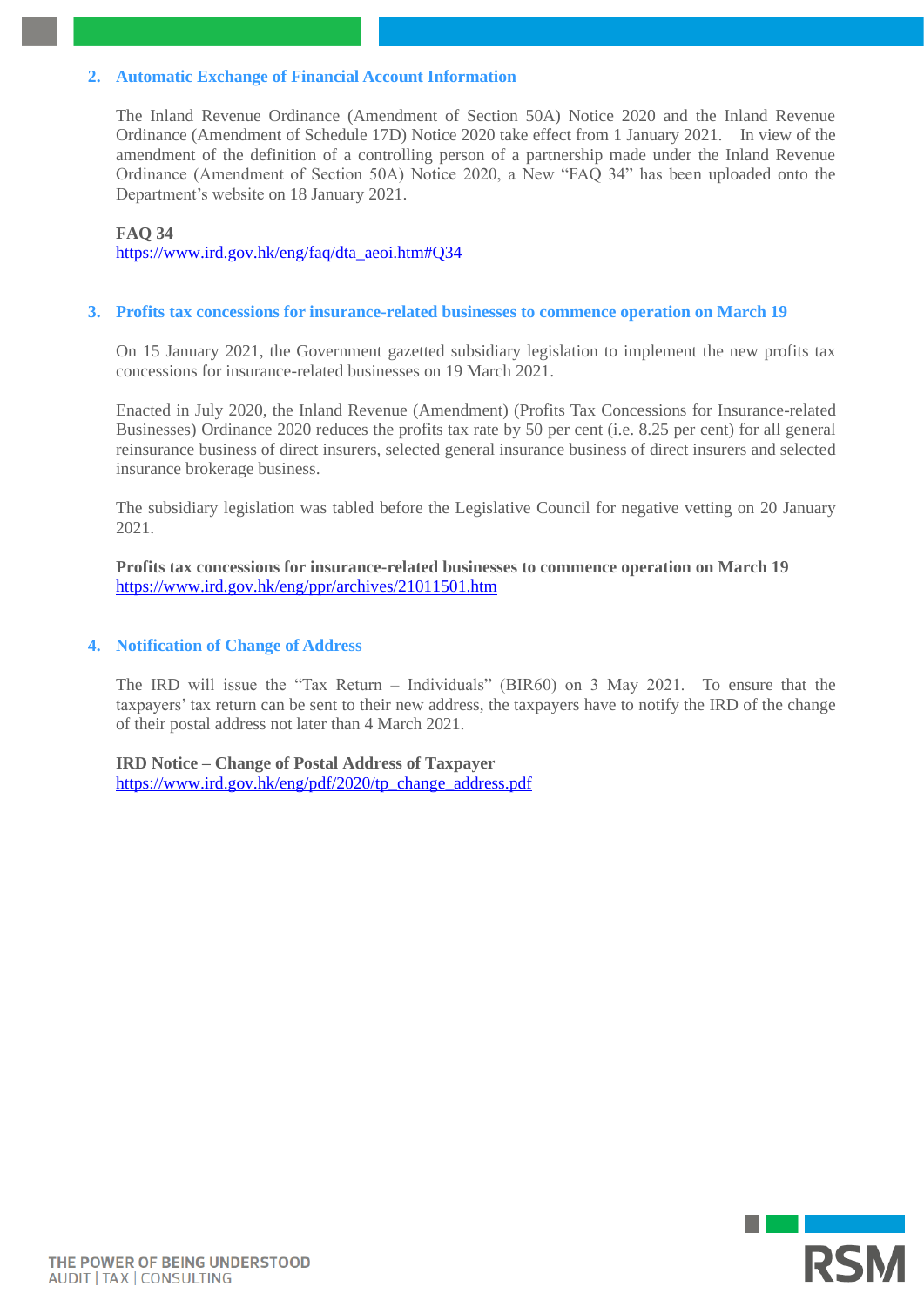# **TAX – International**

### **1. Update guidance on tax treaties and the impact of the COVID-19 crisis**

On 21 January 2021, OECD released the Updated guidance on tax treaties and the impact of the COVID-19 crisis. The guidance reflects the general approach of jurisdictions and illustrates how some jurisdictions have addressed the impact of COVID-19 on the tax situations of individuals and employers.

The guidance seeks to avoid double taxation but cannot be relied on to create instances of double non-taxation. Thus, it is relevant only to circumstances arising during the COVID-10 pandemic when public health measures (e.g. travel restrictions and curtailment of business operations) are in effect.

### **Update guidance on tax treaties and the impact of the COVID-19 crisis**

[https://read.oecd-ilibrary.org/view/?ref=1060\\_1060114-o54bvc1ga2&title=Updated-guidance-on-tax-tre](https://read.oecd-ilibrary.org/view/?ref=1060_1060114-o54bvc1ga2&title=Updated-guidance-on-tax-treaties-and-the-impact-of-the-COVID-19-pandemic) [aties-and-the-impact-of-the-COVID-19-pandemic](https://read.oecd-ilibrary.org/view/?ref=1060_1060114-o54bvc1ga2&title=Updated-guidance-on-tax-treaties-and-the-impact-of-the-COVID-19-pandemic)

### **2. Guidance on the transfer pricing implications of the COVID-19 pandemic**

On 18 January 2021, OECD published the Guidance on the transfer pricing implications of the COVID-19 pandemic. The guidance provides clarification on the practical application of the arm's length principle in four priority issues:

- (i) Comparability analysis;
- (ii) Losses and the allocation of COVID-19 specific costs;
- (iii) Government assistance programmes; and
- (iv) Advance pricing arrangements.

**Guidance on the transfer pricing implications of the COVID-19 pandemic**

[https://www.oecd.org/coronavirus/policy-responses/guidance-on-the-transfer-pricing-implications-of-the](https://www.oecd.org/coronavirus/policy-responses/guidance-on-the-transfer-pricing-implications-of-the-covid-19-pandemic-731a59b0/) [-covid-19-pandemic-731a59b0/](https://www.oecd.org/coronavirus/policy-responses/guidance-on-the-transfer-pricing-implications-of-the-covid-19-pandemic-731a59b0/)